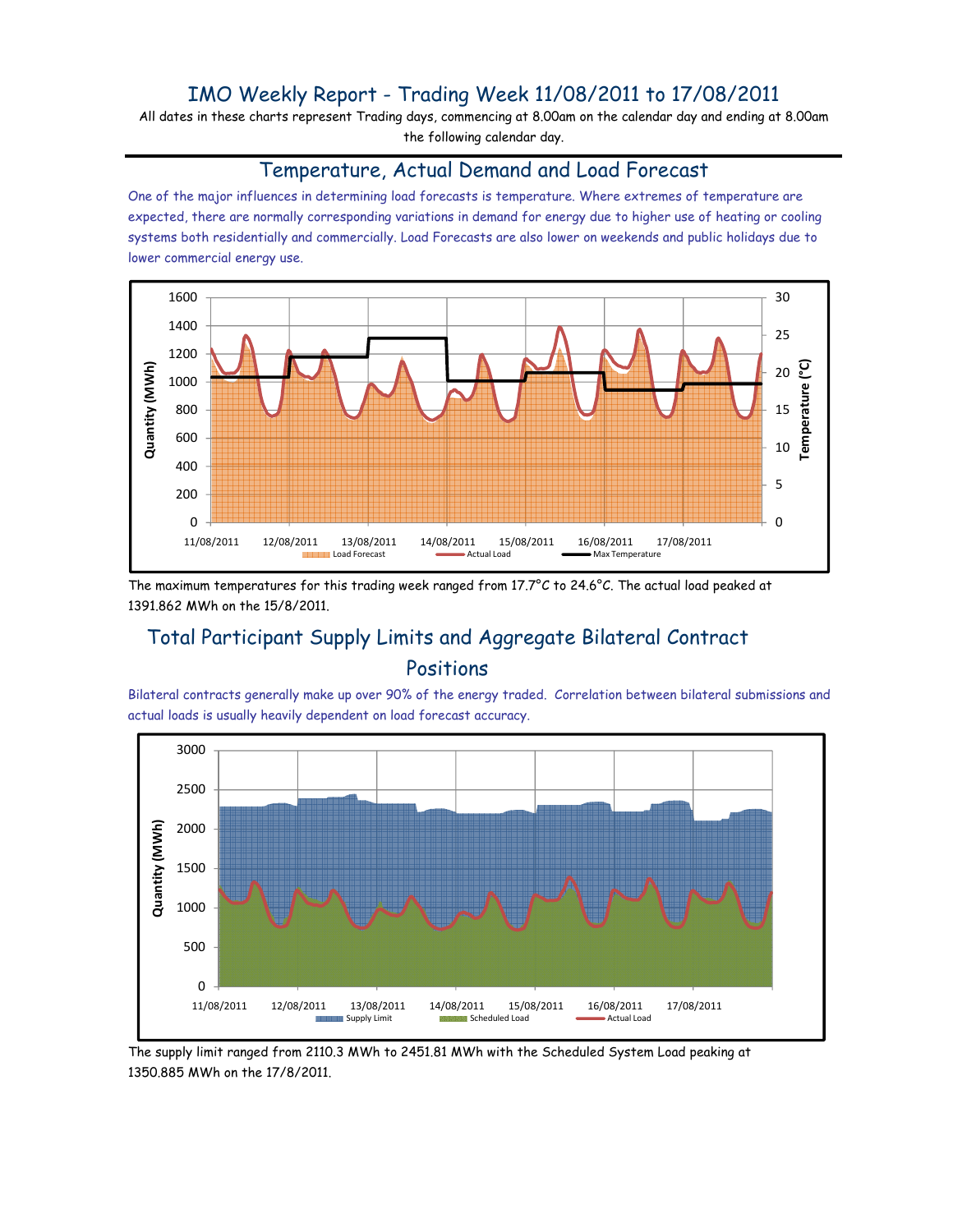#### Net Balancing Market Trades

Bilateral contracts and STEM trading are generally based on the forecast energy requirements of Participants. When the forecast requirements are higher or lower than the actual requirements for a day, this Market energy must be bought and sold in the balancing mechanism. This graph shows the estimated net balancing trades.



The majority of the balancing activity this week occurred within Balancing Supply. The maximum balancing demand for the week reached 103.01 MWh on the 14/8/2011. The maximum balancing supply for the week reached -193.236 MWh on the 12/8/2011.

# Total Traded Energy

This chart represents a comparison between the total net energy that is traded in Bilateral Contracts, the STEM and the balancing mechanism. Balancing Supply represents cases in which the total contract position is greater than the demand and customers must supply energy back to balancing. Balancing Demand represents cases in which the total contract position is less than the demand and customers must purchase energy from balancing.



Total balancing supply equalled -23487.05 MWh whereas total balancing demand equalled 1218.42 MWh. The Total STEM Traded quantity was 11814.778 MWh, with the STEM Clearing Quantity ranging between 4.689 MWh and 161.588 MWh.